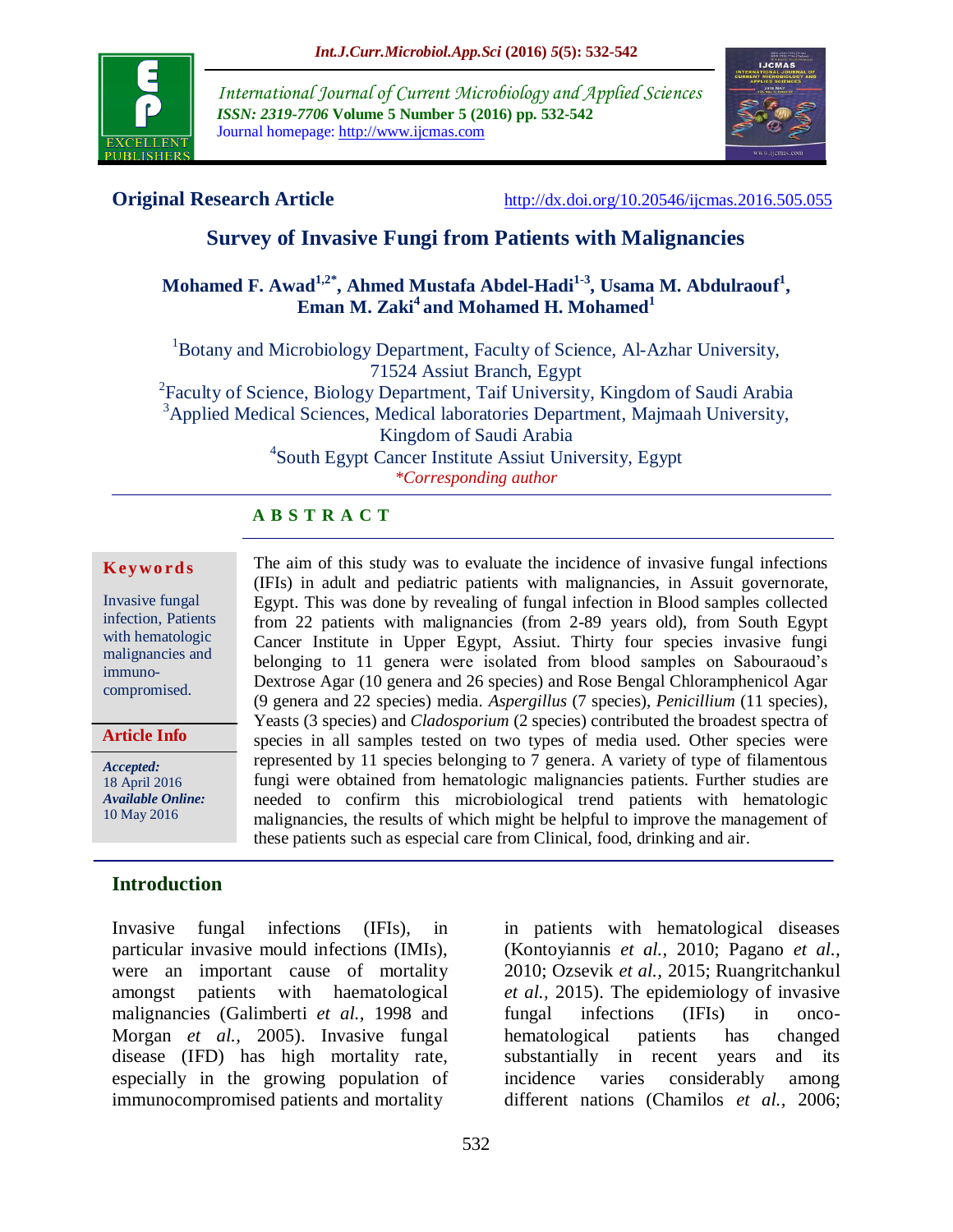Pagano *et al.,* 2007; Nosari *et al.,* 2001). A special vulnerability to these infections is introduced by risk factors related to the underlying disease e.g., neutropenia especially for acute myeloid leukemia patients, invasive medical devices (Lass-Flörl, 2009; Viscoli *et al.,* 2005).

These events have led to the recently reported improvement in the prognosis of patients with this life threatening infection (Pagano *et al.,* 2006; Neofytos *et al.,* 2009; Nicolle *et al.,* 2011). Invasive fungal disease (IFD), predominantly aspergillosis, is associated with significant morbidity and mortality in immunocompromised patients, especially those with haematological malignancies and recipients of allogeneic haematopoietic stem cell transplantation (Akan *et al.,* 2013). Maschmeyer *et al.,* (2007) observed that Invasive aspergillosis was a life-threatening infection in patients with hematological malignancies undergoing intensive cytotoxic chemotherapy. Invasive fungal infection (IFI), caused by both yeasts and moulds, is a persistent problem, with high morbidity and mortality rates among patients on chemotherapy for hematology diseases, and hematopoietic stem cell transplant recipients (Vallejo-Llamas and Ruiz-Camps, 2012).This study aims to isolate and define invasive fungal species from clinical blood specimens of patients with malignancies.

# **Patients and Methods**

#### **Collection of Clinical Blood Specimens**

Twenty two clinical specimens of blood culture were collected from malignancy patients (age ranged from 2-89 years old) from South Egypt Cancer Institute in Upper Egypt, Assiut. Blood samples were collected under complete aseptic conditions. A 5mL of blood was introduced in to avacutainer

containing 50 mL nutrient broth, blood culture medium was then mixed by vigorously inverting 4-5 time. The bottle was incubated at 37°C for 7-10 days or more if a slowly growing organism s are suspected. The culture examined daily for evidence of growth which is detected daily by the presence of hemolysis or turbidity if growth was evident.

## **Isolation Media**

The plating technique was employed for determination of fungi of blood samples. About 1 mL blood from each sample was scattered on the surface of each of two isolation media (Sabouraoud's Dextrose Chloramphenicol Agar and Rose Bengal Chloramphenicol Agar media). Six plates were used for each blood sample (three plate for each type of media ) plates were incubated at 28°C for1-2 weeks and developing fungi were counted, isolated, and identified and the counts was calculated per 1mL urine in each sample. Repeated subculturing on Sabouraoud's Dextrose Chloramphenicol Agar was essential to obtain pure cultures. Sporulation was induced by exposing the cultures to ultraviolet light. Isolates were characterized according to morphological features, cultural characteristics such as pigmentation of the mycelium and direction of growth of the hypha, whether aerial or lateral, microscopic observation of structures involved in asexual reproduction, e.g. conidia or spores, and in sexual reproduction, and the presence of fruiting bodies. Light photomicrographs were taken mostly from slide cultures. Slide cultures were performed by removing a small cylinder of the agar medium by a cork borer, and inserting it on the surface of the same agar inside a Petri dish. The top of the cylinder was inoculated with the fungus and covered with a sterilized cover slip. After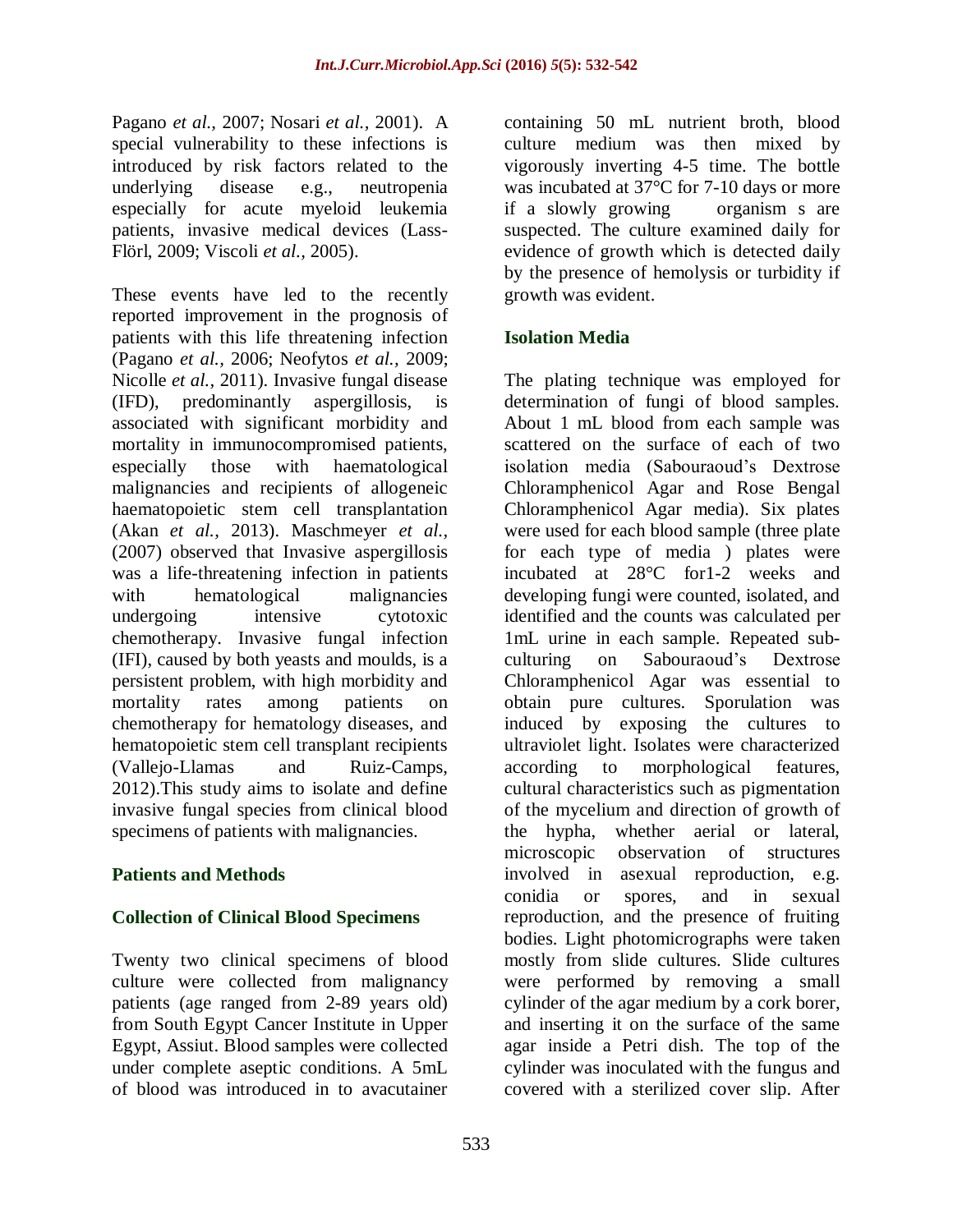few days, the fungus growing on the cover slip is gently stained with cotton blue and mounted in lactophenol. Identification was accomplished using appropriate taxonomic techniques, such as those of (AUMC, 2014; Kauffman *et al.,* 2006; Moubasher 1993; Pitt and Hocking 2009). While the yeast cultures were identified primary in our laboratory and sent to molecular (Sol Gene, Korea) for identification (Scherer and Stevens 1987; White *et al.,* 1990; Buitkamp *et al.,* 1991).

#### **Results and Discussion**

Thirty four species invasive fungi belonging to 11 genera were isolated from 22 blood samples on Sabouraoud's Dextrose Agar (10 genera and 26 species) and Rose Bengal Chloramphenicol Agar (9 genera and 22 species) media (Table 1, 2).

#### **Invasive Fungal Infections on Sabouraoud's Dextrose Chloramphenicol Agar Medium**

Twenty six species invasive fungi belonging to 10 genera were collected from 22 blood samples on Sabouraoud's Dextrose Chloramphenicol Agar at  $28 \pm 2$  °C for 1-2 weeks (Table 1).

The total count of fungi in blood samples widely ranged between (3-50) colonies/mL, the highest count was estimated in sample No 15, where patient suffered from Acute lymphoblastic leukemia.

The presented data in (Table 1) showed that the counts of *Aspergillus* ranged between 1- 26 colonies/mL blood the highest count was estimated in sample No(9),and was recovered in high frequency occurrence 68.2 % of the sample constituting 47.15 % of total fungi. Where patient suffered from Acute lymphoblastic leukemia. It was represented by 6 species of which *A. flavus* 

*var. columnaris, A. niger and A. terreus var. terreus* were isolated in low frequency. They emerged in 27.3, 27.3 and 18.2 % of samples matching 41.9, 30.6, and 16.1 % of total *Aspergillus* and 19.8, 14.4 and 7.6 % of total fungi, respectively (Table 1). Where patients suffered from Acute lymphoblastic leukemia and Non-Hodgkin's lymphoma *A. flavus var. flavus, A. fumigatus*, and *A. gigantes* counts ranged between (9, 1-2, and 2) colonies/mL blood and the highest counts were estimated in samples No. 10, 19 and 14respectively. And was isolated in low frequency. They emerged in 4.5, 9.1 and 4.5 % of samples matching 7.25, 2.4, and 1.6 % of total *Aspergillus* and 3.4, 1.4 and 0.76 % of total fungi, respectively. Where patients suffered from Acute lymphoblastic leukemia, Hodgkin's lymphoma and Testicular seminoma.

*Cladosporium* was ranked second in the number of cases of isolation and moderate frequency of occurrence. It was recovered from 31.8 % of the samples constituting 4.7 % of total fungi. It was represented by 2 species and these were *C. cladosporioides* and *C. oxysporum* were isolated in moderate or rare frequency of occurrence. They were recovered in 31.8 and 4.5 % of the samples and 4.2 and 0.38 % of total fungi, respectively. Where patients suffered from stomach Cancer, Hodgkin's lymphoma and Non-Hodgkin's lymphoma.

Also the data in (Table 1) showed that *Penicillium* occupied the third place in the number of cases of isolation and moderate frequency of occurrence. *Penicillium* was recovered from 31.8 % of the samples comprising 8.4 % of total fungi. It was represented by 8 species; *P. brevicompactum, P. chrysogenum, P. crustosum, P. duclauxii, P. glabrum,P. griseofulvum, P. islandicumand P. verrucosum* were isolated in rare frequency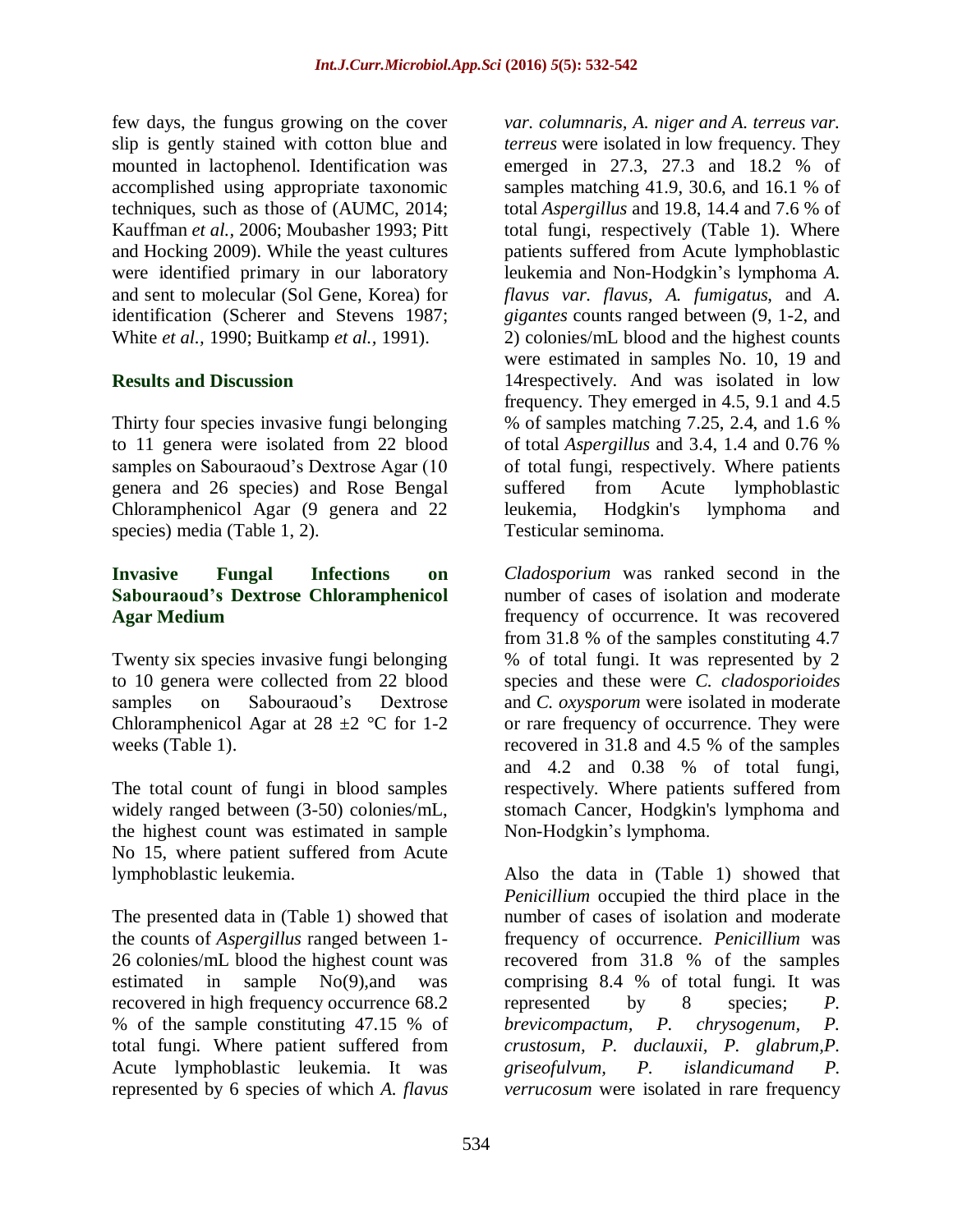occurrence. They were recovered in 9.1, 9.1, 4.5, 4.5, 4.5, 9.1, 9.1 and 4.5 % of the samples matching 0.8, 3.0, 0.8, 0.8, 1.1, 0.8, 0.8 and 0.4 % of total fungi, respectively. Where patients suffered from stomach Cancer, Hodgkin's lymphoma and Non-Hodgkin's lymphoma. (Table 1).

While the data in (Table 1) showed that *Acrophialophora fusispora, Alternaria (A. alternate and A. chlamydospora), Cochliobolus lunatus, Fusarium (F. chlamydosporum and F.dimerum), Mucor racemosus, Scopulariopsis* and Yeasts (*Debaryomyces hansenii* and *Zygowilliopsis californica*), were recovered in rare frequency of occurrence, respectively. Where patients suffered from stomach Cancer, Hodgkin's lymphoma and Non-Hodgkin's lymphoma.

## **Invasive Fungal Infections on Rose Bengal Chloramphenicol Agar Medium**

Twenty two species invasive fungi belonging to 9 genera were isolated from 22 blood samples on Rose Bengal Chloramphenicol Agar at  $28 \pm 2$  °C for 1-2 weeks (Table 2).

The total count of fungi in blood samples widely ranged between (2-53) colonies/mL, the highest count was estimated in sample No 17, where patient suffered from Acute lymphoblastic leukemia.

The presented data in (Table 2) showed that the counts of *Aspergillus* ranged between 1- 21 colonies/mL bloods the highest count was estimated in sample  $No(12)$ , and was recovered in 63.6 % of the sample constituting 44.2 % of total fungi. It was represented by 5 species of which *A. flavus var. columnaris* was isolated in high frequency occurrence. It was recovered in 50.0 % of the samples matching 49.0 % of total *Aspergillus* and 21.7 % of total fungi,

respectively. *A. flavus var. flavus* and *A. niger* were isolated in moderate frequency occurrence. They were recovered in 22.7, and 31.8 % of the samples matching 12.7 and 26.4 % of total *Aspergillus* and 5.6 and 11.7 % of total fungi, respectively. *A. ochraceus* and *A. terreus var. terreus* were isolated in rare frequency occurrence. They were recovered in 9.1 % of the samples matching 3.9 and 7.8 % of total *Aspergillus* and 1.7 and 3.5 % of total fungi, respectively. Where patients suffered from Acute lymphoblastic leukemia, Hodgkin's lymphoma and Testicular seminoma.

The presented data in (Table 2) showed that *Cladosporium* was ranked second in the number of cases of isolation and moderate frequency of occurrence. It was recovered from 36.4 % of the samples constituting 15.2 % of total fungi. It was represented by 2 species and these were *C. cladosporioides* and *C. oxysporum* were isolated in moderate or rare frequency of occurrence. They were recovered in 31.8 and 4.6 % of the samples and  $(13.4 \text{ and } 1.7)$  % of total fungi, respectively.

Also the data in (Table 2) showed that *Penicillium* occupied the third place in the number of cases of isolation and moderate frequency of occurrence. *Penicillium* was recovered from 36.4 % of the samples comprising 16.5 % of total fungi. It was represented by 6 species; *P. chrysogenum* was isolated in low frequency occurrence. It was recovered in 22.7 % of the samples matching 6.5 % of total fungi, respectively. While *P. aurantiogriseum, P. citrinum, P. crustosum, P. griseofulvum* and *P. pinophilum* were isolated in rare frequency, they were recovered in 4.6, 22.7, 9.1, 9.1 4.6 and 4.6 % of the samples, matching in 0.4, 4.8, 1.7, 2.2 and 0.9 % of total fungi, respectively. Where patients suffered from stomach Cancer, Hodgkin's lymphoma and Non-Hodgkin's lymphoma (Table 2).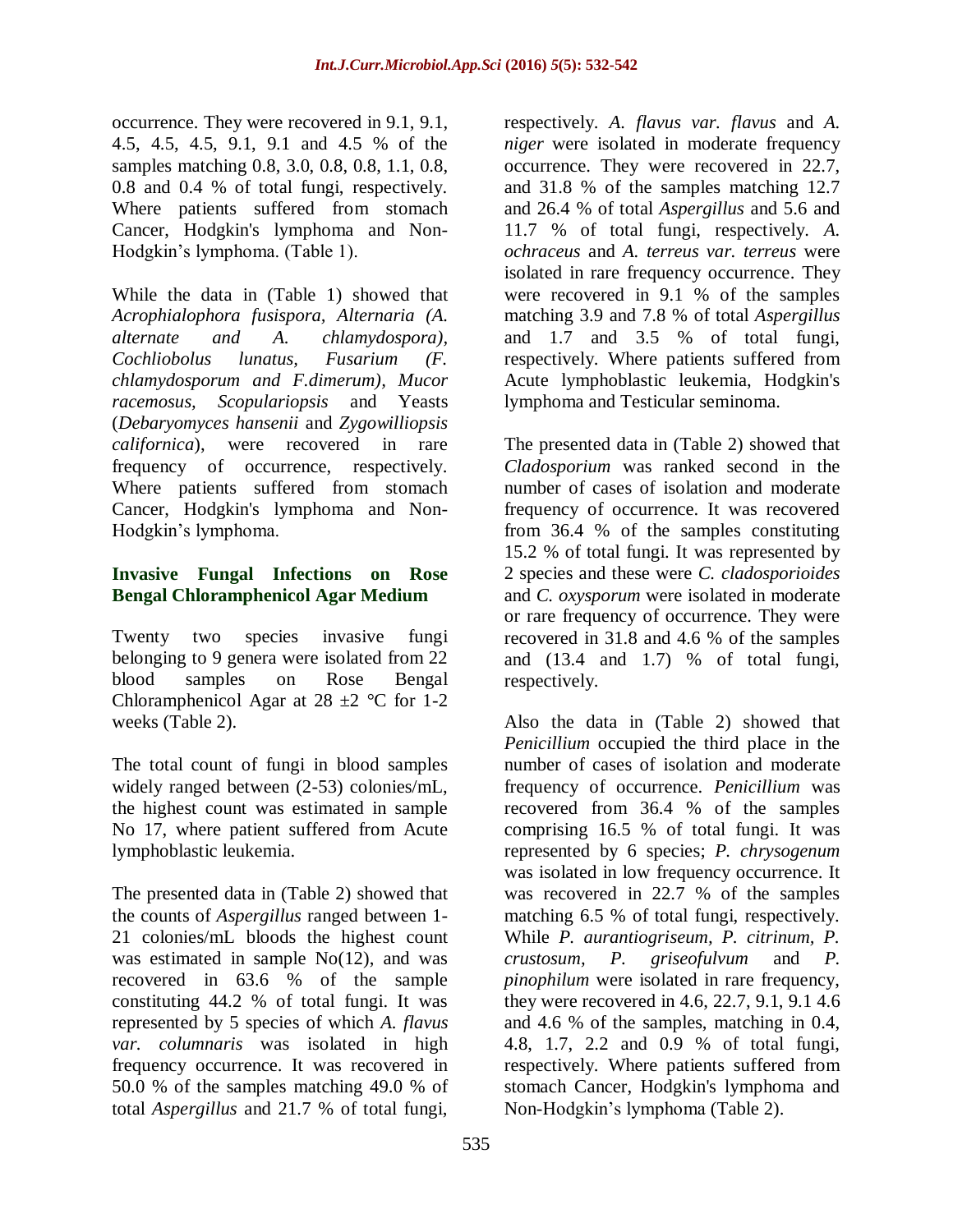The data in (Table 2) showed that *Acrophialophora fusispora, Alternaria (A. alternate and A. chlamydospora), Fusarium oxysporum, Scopulariopsis (S. candida and S. brevicaulis) Ulocladium atrum,* and Yeast (*Candida glabrata* and *Zygowilliopsis californica*), and were recovered in rare frequency of occurrence, respectively.

#### **Molecular Characterization of Three Different Yeasts Species**

For this purpose, partially ITS1 18S rRNA gene of these isolates was amplified and sequenced 560bp for *Candida glabrata* with gen Bank accession No. KM588310, 610bp for *Debaryomyces hansenii* with genBank accession No. KM521205, and 544bp for *Zygowillipopsis californica* with genBank accession No. KM593661.

## **The Most Common Pathogenic Fungi Isolated from Blood Samples**

Fungal distribution was varied according to the type of cancer, where patients suffered from cancer bladder disease, ALL disease, NHL cancer disease, HL disease, stomach cancer disease, nuroblastoma disease, testicular seminoma disease, tumor vertebral columnar disease and Brian tumor disease, the most common pathogenic fungi was *A.niger, A. flavus var. columnaris, A. flavus var. columnaris, P. chrysogenum, A. flavus var. columnaris, A. terreus var. terreus,*(*A. fumigatus, A.niger* and *P. crustosum*)*, Candida glabrata and A.niger* respectively.

Where organism appeared in 100, 21, 25.8, 40, 40, 82, 22, 69 and 33.3 % respectively from total colonies and this is showed in (Table.3). The results indicate that immunocompromised patient is a suitable habitat for the growth and sporulation of different groups of fungi, both saprophytic and pathogenic. A variety of types of

filamentous fungi and identified yeasts were obtained from blood samples of malignancies patients. It is clear that the treatment of patients with chemotherapy induced invasive fungal infection and has an effect on the numbers and diversity of fungal colonies existing from fluids of malignancies patients, this agreed with (Kiwan and Anaissie, 1999), who observed that fungal infections were much more common in patients with compromised immune system.

*Aspergillus* (7 species), *Penicillium* (11 species), *Yeasts* (3 species) and *Cladosporium* (2 species) contributed the broadest spectra of species in all samples tested on two types of media used. Other species were represented by 19 species belonging to 14 genera. The fungal population on Sabouraoud's Dextrose Chloramphenicol Agar medium from malignancies patients was more than that have been isolated on Rose Bengal Chloramphenicol Agar medium. These results may be due to the differences in meteorological data. Daily mean temperature, humidity, maximum wind speed, spore counts and rainfall near the university hospital (Fourneret-Vivier *et al.,* 2006). Some species were isolated only on Sabouraoud's Dextrose Chloramphenicol Agar (2 species from *Aspergillus* (*A.fumigatus* and *A.giganteus), Cochliobolus lunatus, Fusarium dimerum, Mucor racemosus*, 5 species from *Penicillium* (*P. brevicompactum, P.duclauxii, P.glabrum and P.islandicum and P.verrucosum*) and *Debaryomyces hansenii*, *Aspergillus ochraceus*, *Fusarium oxysporum*, 3 species from *Penicillium* (*P. aurantiogriseum, P. citrinum* and *P.pinophilum), Scopulariopsis brevicaulis* and *Candida glabrata* were encountered only from urine samples on Rose Bengal Chloramphenicol Agar medium.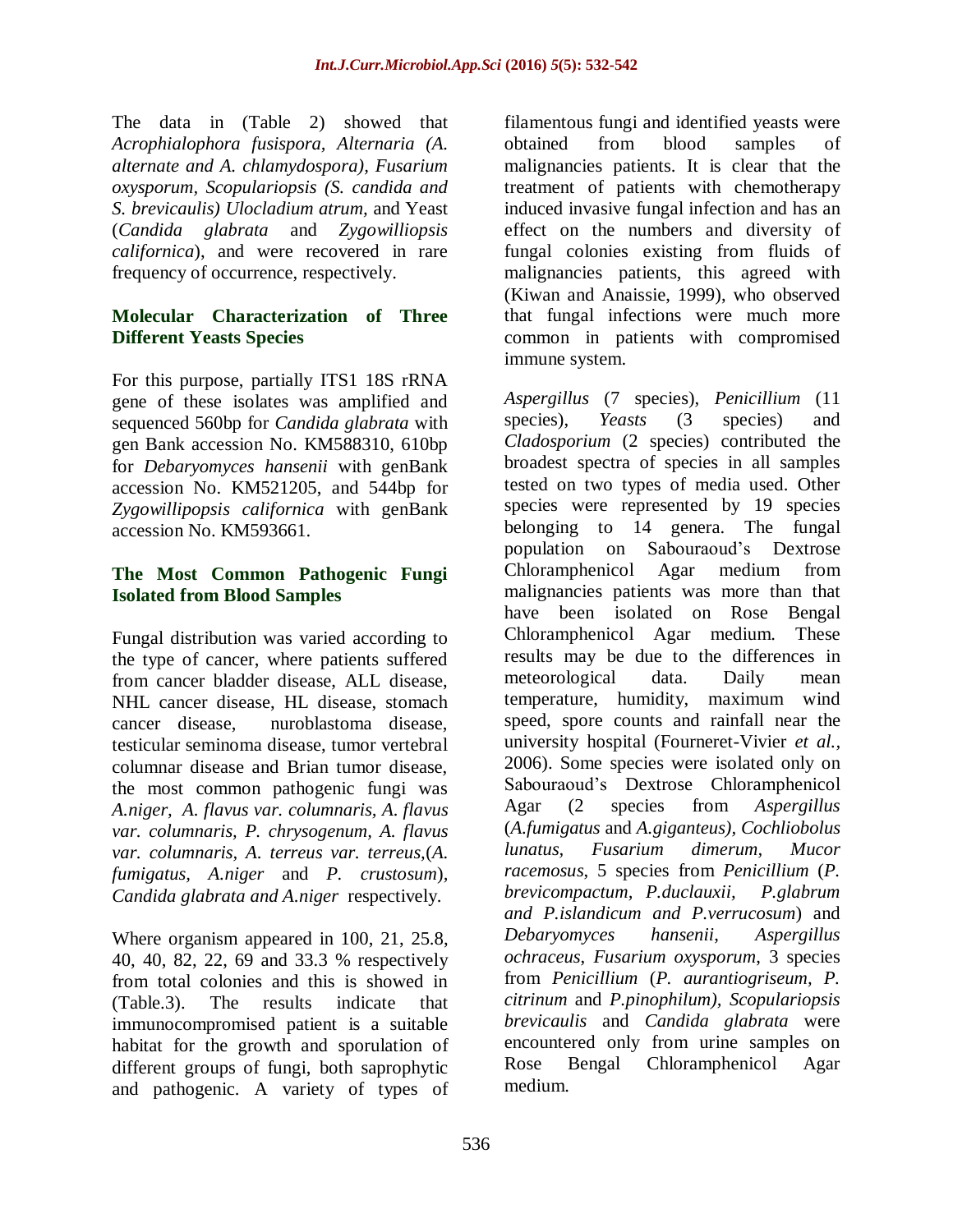| <b>Isolation Media</b>                                  | <b>Sabouraoud's Dextrose</b> |       |            |        |
|---------------------------------------------------------|------------------------------|-------|------------|--------|
|                                                         | chloramphenicol agar         |       |            |        |
|                                                         | TC                           | F1%   | <b>NCI</b> | $F2\%$ |
| Genera & species                                        |                              |       | &OR        |        |
| Acrophialophora fusispora (S.B. Saksena) Samson 1970    | 1                            | 0.4   | 1R         | 4.6    |
| Alternaria                                              | 5                            | 1.90  | 3R         | 13.6   |
| A. alternata(Fr.) Keissl. 1912                          | $\overline{2}$               | 0.76  | 2R         | 9.1    |
| A. chlamydospora Mouch. 1973                            | 3                            | 1.14  | 2R         | 9.1    |
| Aspergillus                                             | 124                          | 47.15 | 15H        | 68.2   |
| A. flavus var. columnaris Raper& Fennell 1988           | 52                           | 19.77 | 6L         | 27.3   |
| A. flavus var. flavus Link 1809                         | 9                            | 3.42  | 1R         | 4.6    |
| A. fumigatus Fresen. 1863                               | $\mathfrak{Z}$               | 1.14  | 2R         | 9.1    |
| A. giganteus (Mattlet) Basgal 1931                      | $\overline{2}$               | 0.76  | 1R         | 4.6    |
| A. niger sensu auct. pro parte, pre 2007                | 38                           | 14.45 | 6L         | 27.3   |
| A. terreus var. terreus Thom 1918                       | 20                           | 7.60  | 4L         | 18.2   |
| Cladosporium                                            | 12                           | 4.6   | 7M         | 31.8   |
| C. cladosporioides (Fresen.) G.A de. Vries 1952         | 11                           | 4.18  | 7M         | 31.8   |
| C. oxysporum Berk. & M.A. Curtis 1868                   | $\mathbf{1}$                 | 0.38  | 1R         | 4.6    |
| Cochliobolus lunatus R.R. Nelson & F.A. Haasis 1964     | $\overline{2}$               | 0.76  | 1R         | 4.6    |
| Fusarium                                                | $\overline{4}$               | 1.52  | 2R         | 9.1    |
| F. chlamydosporum Wollenw. & Reinking 1925              | $\mathbf{1}$                 | 0.38  | 1R         | 4.6    |
| F. dimerum Penz. 1882                                   | 3                            | 1.14  | 1R         | 4.6    |
| Mucor racemosus Fresen. 1850                            | 3                            | 1.14  | 2R         | 9.1    |
| Penicillium                                             | 22                           | 8.4   | 7M         | 31.8   |
| P. brevicompactum Dierckx 1901                          | $\sqrt{2}$                   | 0.8   | 2R         | 9.1    |
| P. chrysogenum Thom 1910                                | $8\,$                        | 3.0   | 2R         | 9.1    |
| P. crustosum Thom 1930                                  | $\overline{2}$               | 0.8   | 1R         | 4.6    |
| P. duclauxii Delacr. 1891                               | $\overline{2}$               | 0.8   | 1R         | 4.6    |
| P. glabrum (Wehmer) Westling 1911                       | 3                            | 1.1   | 1R         | 4.6    |
| P. griseofulvum Dierckx 1901                            | $\overline{2}$               | 0.8   | 2R         | 9.1    |
| P. islandicum Sopp 1912                                 | $\overline{2}$               | 0.8   | 2R         | 9.1    |
| P. verrucosum Dierckx 1901                              | $\mathbf{1}$                 | 0.4   | 1R         | 4.6    |
| Scopulariopsis candida Vuill. 1911                      | 5                            | 1.9   | 3R         | 13.6   |
| Yeasts                                                  | 85                           | 32.3  | 3R         | 13.6   |
| Debaryomyces hansenii (Zopf) Lodder&Kreger-van Rij 1984 | 15                           | 5.7   | 1R         | 4.6    |
| Zygowilliopsis californica (Lodder) Kudryavtsev 1960    | 70                           | 26.6  | 1R         | 4.6    |
| Total count=                                            |                              |       | 263        |        |
| Number of genera=                                       | 10                           |       |            |        |
| Number of species $=$                                   |                              |       | 27         |        |

#### **Table.1** Fungi isolated from Blood samples on Sabouraoud's Dextrose Chloramphenicol Agar medium

Occurrence remarks (OR): H= high occurrence, between 11-22 cases (out of 22); M= moderate , between 7-10cases; L= low occurrence, between 4-6 cases; and R= rare occurrence, less than 4 cases. (F1 % = Percentage frequency of occurrence from total colonies, F2 %= Percentage frequency of occurrence from total samples). Total count = TC, number cases of isolation = NCL, occurrence  $remark = OR.$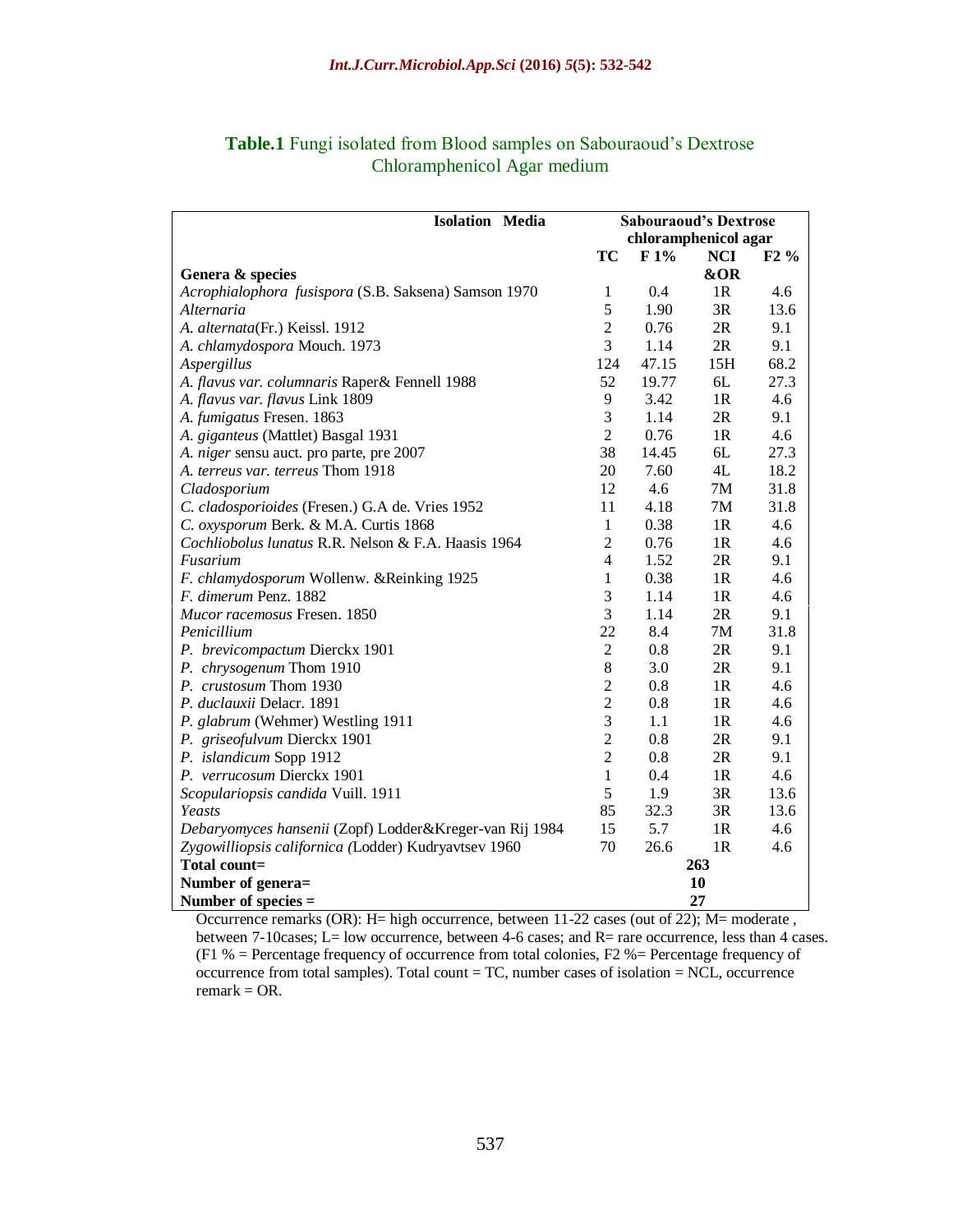| <b>Isolation Media</b>                                   | <b>Rose Bengal</b>   |      |               |      |
|----------------------------------------------------------|----------------------|------|---------------|------|
|                                                          | chloramphenicol agar |      |               |      |
|                                                          | TC                   | F1%  | <b>NCI</b>    | F 2% |
| Genera & species                                         |                      |      | &OR           |      |
| Acrophialophora fusispora (S.B. Saksena) Samson 1970     | 1                    | 0.4  | 1R            | 4.6  |
| Alternaria                                               | 3                    | 1.3  | 1R            | 4.6  |
| A. alternata(Fr.) Keissl. 1912                           | 1                    | 0.4  | 1R            | 4.6  |
| A. chlamydospora Mouch. 1973                             | $\overline{2}$       | 0.9  | 1R            | 4.6  |
| Aspergillus                                              | 102                  | 44.2 | 14H           | 63.6 |
| A. flavus var. columnaris Raper& Fennell 1988            | 50                   | 21.7 | 11H           | 50.0 |
| A. flavus var. flavus Link 1809                          | 13                   | 5.6  | 5M            | 22.7 |
| A. niger sensu auct. pro parte, pre 2007                 | 27                   | 11.7 | 7M            | 31.8 |
| A. ochraceus G. Wilh. 1877                               | $\overline{4}$       | 1.7  | 2R            | 9.1  |
| A. terreus var. terreus Thom 1918                        | 8                    | 3.5  | 2R            | 9.1  |
| Cladosporium                                             | 35                   | 15.2 | <b>8M</b>     | 36.4 |
| C. cladosporioides (Fresen.) G.A de. Vries 1952          | 31                   | 13.4 | 7M            | 31.8 |
| C. oxysporum Berk. & M.A. Curtis 1868                    | 4                    | 1.7  | 1R            | 4.6  |
| Fusarium oxysporum Schltdl. 1824                         | 1                    | 0.4  | 1R            | 4.6  |
| Penicillium                                              | 38                   | 16.5 | 8M            | 36.4 |
| P. aurantiogriseum Dierckx 1901,                         | 1                    | 0.4  | 1R            | 4.6  |
| P. chrysogenum Thom 1910                                 | 15                   | 6.5  | 5L            | 22.7 |
| P. citrinum Thom 1910                                    | 11                   | 4.8  | $2\mathrm{R}$ | 9.1  |
| P. crustosum Thom 1930                                   | $\overline{4}$       | 1.7  | 2R            | 9.1  |
| P. griseofulvum Dierckx 1901                             | 5                    | 2.2  | 1R            | 4.6  |
| P. pinophilum Hedgc. 1910                                | $\overline{c}$       | 0.9  | 1R            | 4.6  |
| Scopulariopsis                                           | $\overline{2}$       | 0.9  | 1R            | 4.6  |
| S. candida Vuill. 1911                                   | $\mathbf{1}$         | 0.4  | 1R            | 4.55 |
| S. brevicaulis Bainier 1907                              | 1                    | 0.4  | 1R            | 4.6  |
| <b>Ulocladium atrum Preuss 1852</b>                      | 5                    | 2.2  | 2R            | 9.1  |
| Yeasts                                                   | 44                   | 19.1 | 3R            | 13.6 |
| Candida glabrata (H.W. Anderson) S.A. Mey. & Yarrow 1978 | 24                   | 10.4 | 2R            | 9.1  |
| Zygowilliopsis californica (Lodder) Kudryavtsev 1960     | 20                   | 8.7  | $\mathbf{1}$  | 4.6  |
| <b>Total count</b>                                       | 231                  |      |               |      |
| Number of genera=                                        |                      |      | 9             |      |
| Number of species $=$                                    |                      |      | 22            |      |

# **Table.2** Fungi isolated from Blood samples on Rose Bengal chloramphenicol agar medium.

# **Table.3** Fungal distribution according to the type of cancer with blood samples.

| The most common fungi                  | <b>Type cancer</b>            | <b>Percent of total isolates</b> |
|----------------------------------------|-------------------------------|----------------------------------|
| A.niger                                | Cancer bladder                | One isolate                      |
| A. flavus var. columnaris              | Acute lymphoid leukemia (ALL) | 21 %                             |
| A. flavus var. columnaris              | Non-Hodgkin's lymphoma (NHL)  | 25.8%                            |
| P. chrysogenum                         | Hodgkin's lymphoma (HL)       | 40 %                             |
| A. flavus var.columnaris               | Stomach cancer                | 40 %                             |
| A. terreus var. terreus                | Neuroblastoma                 | 82 %                             |
| A. fumigatus, A.niger and P. crustosum | Testicular seminoma           | Same percent 22 %                |
| Candida glabrata                       | Tumor vertebral columnar      | 69 %                             |
| A.niger                                | Brian tumor                   | 33.3 %                           |
|                                        |                               |                                  |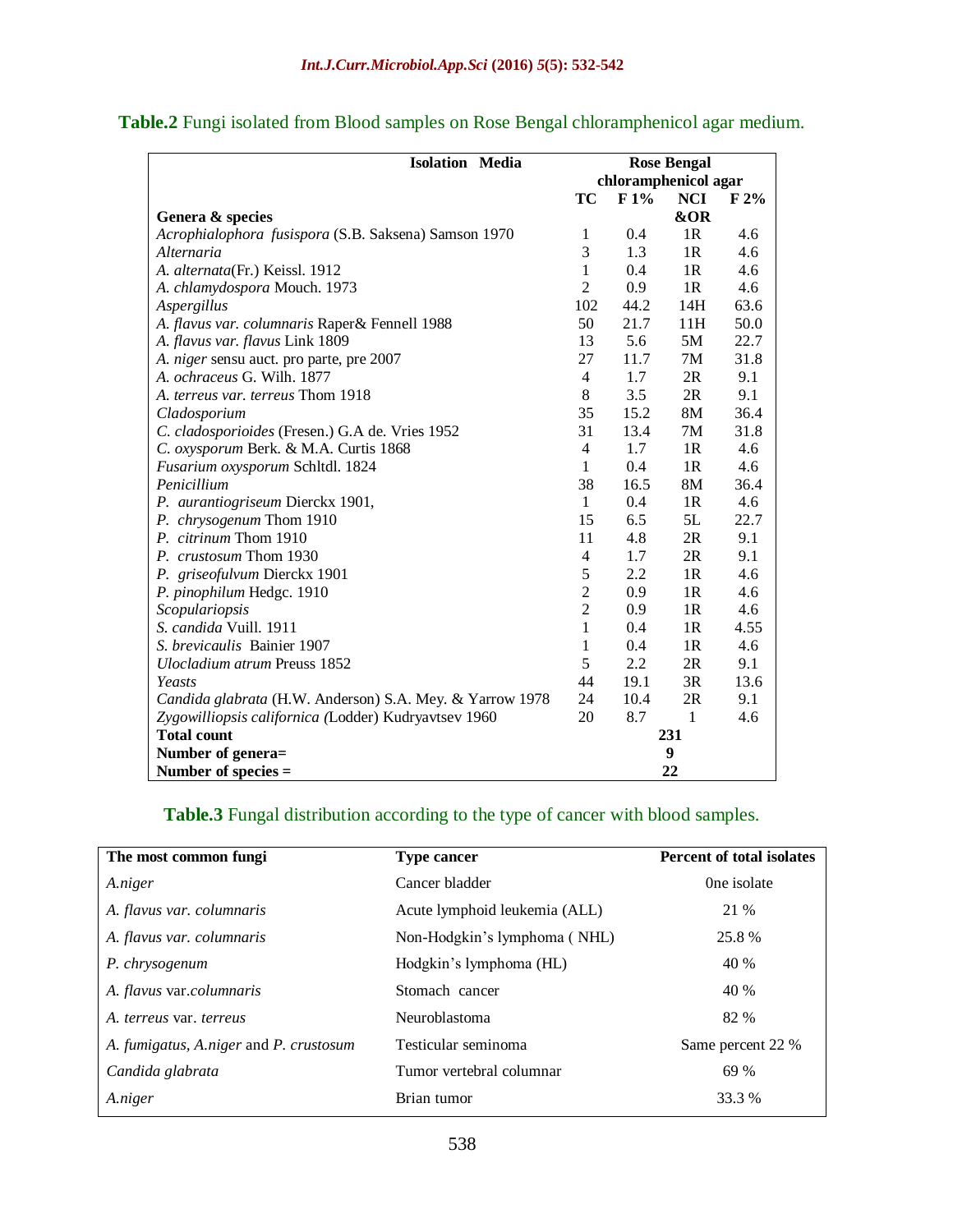The results were almost in harmony with the findings reported by (Bodey *et al.,* 2002; Cornely *et al.,* 2015; EL-mahallawy *et al.,* 2002; Hachm *et al.,* 2008; Morgan *et al.,* 2005; Pagano *et al.,* 2001 and 2010; Patterson, 2000; Pfaller and Diekema 2004; Rath and Ansorg 1997; Ruangritchankul *et al.,* 2015; Walsh *et al.,* 2004). They indicated that the majority of moulds isolated of malignancies patients consisted of *Aspergillus, Fusarium* and Yeasts.

Our results were almost agreed with the findings of (Patterson, 2000), showed that more than 350 species that belong to the genus *Aspergillus* have been described. Only a few of them are known to be pathogenic in humans such as *Aspergillus fumigatus* which is responsible for more than 90% of invasive disease.

In addition, (Morgan, 2005), isolated different *Aspergillus* species from immunosuppressed host, and reported that *Aspergillus* can cause a variety of clinical syndromes ranging from mild, transient asthma to serious and disseminated disease.

Pagano *et al.,* (2001), reported that the *Aspergillus* was identified as the cause of FFI in 296 patients with hematologic malignancies, Mucorales in 45 patients, *Fusarium* in 6 patients and other filamentous fungi species in 4 patients, while in a further 40 patients no agent was identifiable. The overall mortality rate three months after the diagnosis of FFI was 74%, and fungal infection had been the cause of death in 51% of patients.

In addition, the results were similar with (Pagano, 2010), noted that fungal infections in these patients are mainly caused by *Aspergillus* spp and *Yeasts* less frequently than other agents may be involved such as those responsible for *Mucor, Rhizomucor* and *Rhizopus* spp.

On the other hand, (Pfaller and Diekema, 2004; Walsh *et al.,* 2004), reported that *Candida* species such as *C. tropicalis, C. parapsilosis* and *C. lusitaniae* had also been implicated in fungal infections in immunocompromised individuals.

In addition to (Bodey *et al.,* 2002; Cornely *et al.,* 2015; EL-mahallawy *et al.,* 2002; Hachm *et al.,* 2008; Walsh *et al.,* 2008), reported that cancer patients were vulnerable to fungal infection *Candida* spp continue to be the most common fungal pathogens in patients with cancer. They account for *Candida* spp 75 % of fungal infections, most of which have been attributed previously to *C. albicans. Candida* is the most important yeast pathogen, accounting for most invasive yeast infections (Ruangritchankul *et al.,* 2015) reported that the most common fungi, which were isolated from patients with hematologic malignancies, are *Aspergillus* spp. (58%), *Candida* spp. (16%), Mucorales (14%) and *Fusarium* spp.  $(10\%)$ .

In conclusion, Is clear from this study that patients with hematologic malignancies they are a suitable habitat for invasive fungi. Mould infections are mostly air borne. Contaminated water can also play a role when aerosolized (e.g. in Showers) or in cases of submersion, food, fomites and medication are less often the cause. However, health care related outbreaks do occur Immunosuppressant patients' exposure for fungal infection so should be in especial care from food, drinking and air. So we suggest that it's better to be the discovery of this fungal infection early in patients with malignancies.

# **Acknowledgements**

We grateful to Al-Azhar University, South Egypt Cancer Institute in Upper Egypt, Assiut for providing the samples from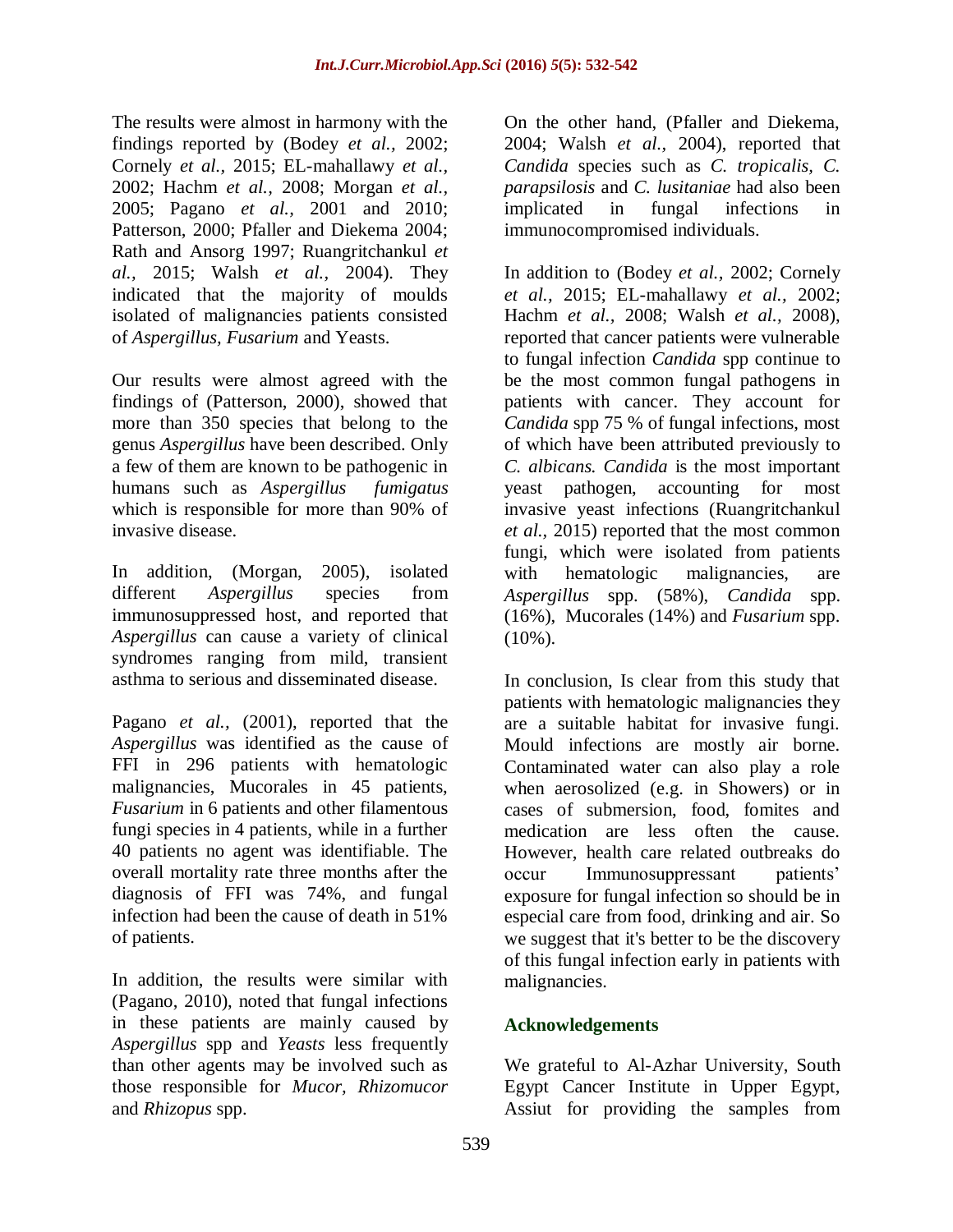patients during the study and to Assiut University Mycological Center (AUMC) for identification some fungal isolates.

# **References**

- Akan, H., Antia, V.P., Kouba, M., Sinkó, J., Tănase, A.D., Vrhovac, R., Herbrecht, R. 2013. Preventing invasive fungal disease in patients with haematological malignancies and the recipients of haematopoietic stem cell transplantation: practical aspects. *J. Antimicrob. Chemother.,* 68(3): iii5 – iii15.
- AUMC. 2014. Assiut University Mycological Center. Assuit. Egypt. 71516.
- Bodey, G.P., Mardani, M., Hanna, H.A., Boktour, M., Abbas, J., Girgawy, E., *et al.,* 2002. The epidemiology of *Candida glabrata* and *Candida albicans* fungemia in immunocompromised patients with cancer. *American J. Med.,* 112(5): 380-385.
- Buitkamp, J., Zischler, H., Epplen, J.T., and Geldermann, H. 1991. DNA fingerprinting in cattle using oligonucleotide probes. *Animal Genetics,* 22: 137-146.
- Chamilos, G., Luna, M., Lewis, R.E., Bodey, G.P., Chemaly, R., Tarrand, J.J. 2006. Invasive fungal infections in patients with hematologic malignancies in a tertiary care cancer center: An autopsy study over a 15 year period (1989–2003) *Haematologica,* 91: 986-989.
- Cornely, O.A., Gachot, B., Akan, H., Bassetti, M., Uzun, O., Kibbler, C., *et al.,* 2015. Epidemiology and outcome of fungemia in a cancer Cohort of the Infectious Diseases Group (IDG) of the European Organization for Research and Treatment of Cancer

(EORTC 65031). *Clin. Infect. Dis.,*  61(3): 324-31.

- EL-mahallawy, H.A., Attia, I., Ali-El-Din, N.H., Salem, A.E., Abo-EL-naga, S. 2002. Prospective study on fungal infection in children with cancer. *J. Med. Microbiol.*, 51(7): 601-605.
- Fourneret-Vivier, A., Lebeau, B., Mallaret, M.R., Brenier-Pinchart, M.P., Brion, J.P., Pinel, C. *et al.,*. 2006. Hospitalwide prospective mandatory surveillance of invasive aspergillosis in a French teaching hospital (2000- 2002). *J. Hosp. Infect., 6*2(1): 22-28.
- Galimberti, R., Kowalczuk, A.M., Hidalgo, I., Gonzalez Ramos, M., Flores, V. 1998. Cutaneous aspergillosis: a report of six cases. *British J. Dermatol.,* 139: 522-526.
- Hachm, R., Hanna, H., Kontoyiannis, D., Jiang, Y., Raad, I. 2008. The changing epidemiology of invasive candidiasis: *Candida glabrata* and *Candida krusei* as the leading causes of candidemia in hematologic malignancy. *Cancer,* 112(11): 2493- 2499.
- Kauffman, C.A, Gerald, L., Mandell, G.L. 2006. Atlas of Fungal Infection, Current Medicine Group; 2nd edition, (ISBN. 978-1-57340-242-2 Springer). 280.
- Kiwan, E.N., Anaissie, E.J. 1999. Dematiaceous and non-pigmented fungi: invasive and systemic disease.in: VL Yu, TC Merigan, SL Barriere (Eds.) Antimicrobial Therapy and Vaccines. Williams & Wilkins, Baltimore, MD. 1: 1102–1109.
- Kontyiannis, D.P., Marr, K.A., Park, B.J., Alexander, B.D., Anaissie, E.J., Walsh, T.J., *et al.,*. 2010. Surveillance for invasive fungal infections in hematopoietic stem cell transplant recipients, 2001–2006: overview of the Transplant-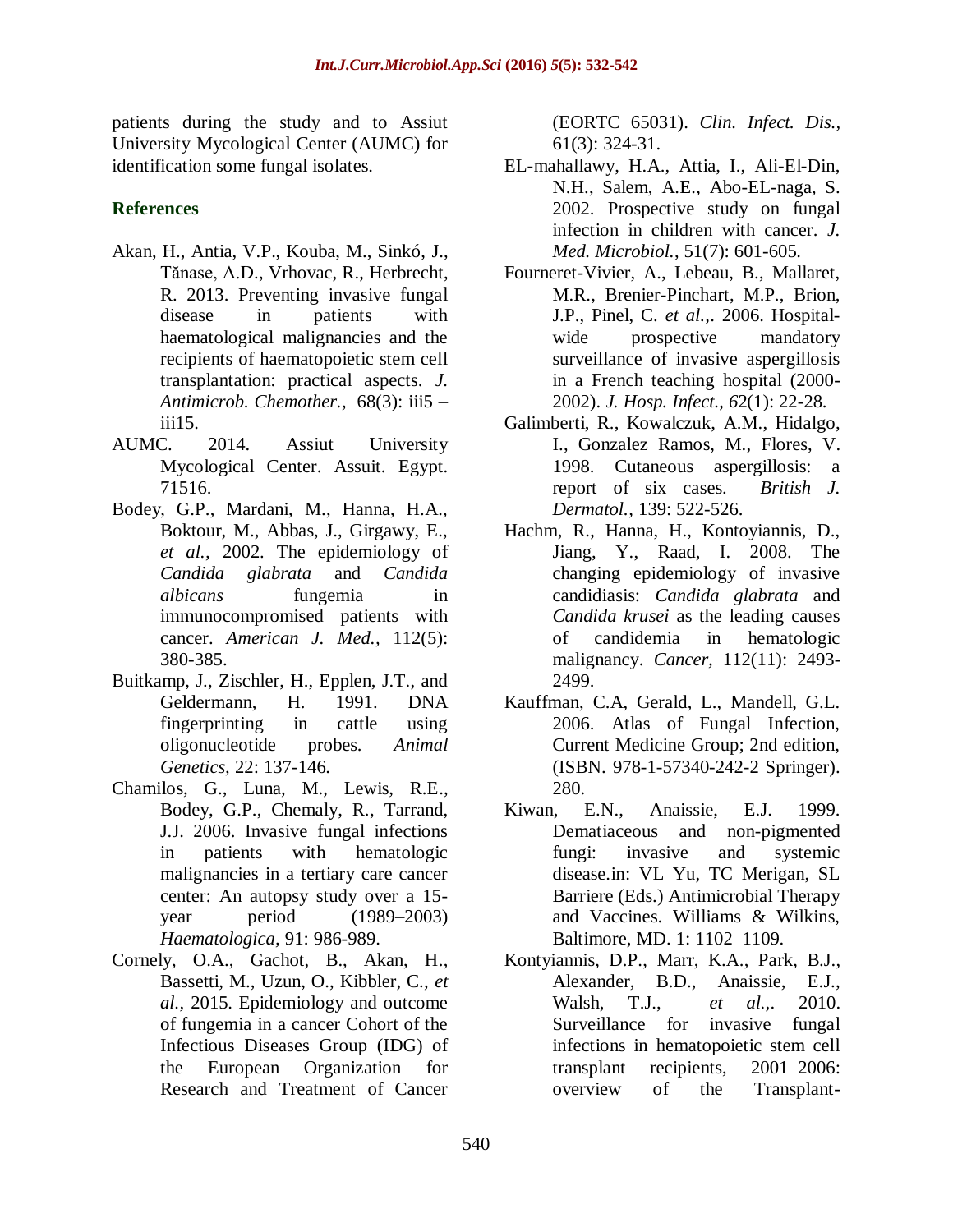Associated Infection Surveillance Network (TRANSNET) database. *Clin. Infect. Dis.,* 50(8): 1091-100.

- Lass-Flörl, C. 2009. The changing face of epidemiology of invasive fungal disease in Europe*. Mycoses,* 52: 197– 205.
- Maschmeyer, G., Haas, A., Cornely, O.A. 2007. Invasive aspergillosis Epidemiology, diagnosis and management in immunocompromised patients. *J. Drugs,* 67: 1567-1601.
- Morgan, J., Wannemuehler, K.A., Marr, K.A. 2005. Incidence of invasive aspergillosis following hematopoietic stem cell and solid organ transplantation: interim results of a prospective multicenter surveillance program*. J. Med. Mycol.,* l: 43-49.
- Moubasher, A.H. 1993. Soil fungi of Qatar and other Arab Countries, (ISBN-10: 9992121025. The Scientific and Applied Research Centre. Doha, Qatar: University of Qatar). 566.
- Neofytos, D., Horn, D., Anaissie, E., Steinbach, W., Olyaei, A., Fishman, J. 2009. Epidemiology and outcome of invasive fungal infection in adult haematopoietic stem cell transplant recipients: analysis of Multicenter Prospective Antifungal Therapy (PATH) Alliance registry. *J. Clin. Infect. Dis.,* 48: 265-273.
- Nicolle, M.C., Benet, T., Thiebaut, A., Bienvenu, A.L., Voirin, N., Duclos, A. 2011. Invasive aspergillosis in patients with hematologic malignancies: incidence and description of 127 cases enrolled in a single institution prospective survey from 2004 to 2009. *J. Haematologica,* 96: 1685-1691.
- Nosari A., Oreste P., Cairoli, R., Montillo, M., Carrafiello, G., Astolfi, A. *et al.,*. 2001. Invasive aspergillosis in hematological malignancies: Clinical

findings and management for intensive chemotherapy completion. *Am. J. Hematol.,* 68: 231–236.

- Ozsevik, S.N., Sensoy, G., Karli, A., Albayrak, C., Dagdemir, A., Belet, N., *et al.,* 2015. Invasive fungal infections in children with hematologic and malignant diseases. *J. Pediatr. Hematol. Oncol.,* 37(2): 69-72.
- Pagano, L., Caira, M., Candoni, A.,Offidani, M., Fianchi, L., Martino, B., *et al.,* 2006. The epidemiology of fungal infections in patients with hematologic malignancies: *J. Haematologica,* 91: 1068-1075.
- Pagano, L., Caira, M., Nosari, A., Van Lint, M.T., Candoni, A., Offidani, M., *et al.,* 2007. Fungal infections in recipients of hematopoietic stem cell transplants: Results of the SEIFEM B-2004 study Sorveglianza Epidemiologica Infezioni Funginenelle Emopatie Maligne. *Clin. Infect. Dis.,* 45: 1161–1170.
- Pagano, L., Caira, M., Candoni, A., Offidani, M., Martino, B.,Specchia, G., *et al.,* 2010. Invasive aspergillosis in patients with acute myeloid leukemia: A SEIFEM-2008 Registry Study. *Haematologica,* 95(4): 644- 650.
- Patterson, T.F., Kirkpatrick, W.R., White, M., Hiemenz, J.W., Wingard, J.R., Dupont, B. *et al.,* 2000. Invasive aspergillosis. Disease spectrum, treatment practices, and outcomes. I3 *Aspergillus* Study Group. *Med.,*  (Baltimore). 79: 250-260.
- Pfaller, M.A., Diekema, D.J. 2004. Rare and emerging opportunistic fungal pathogens: concern for resistance beyond Candida albicans and *Aspergillus* fumigatus. *J. Clin. Microbiol.,* 42(10): 4419-4431.